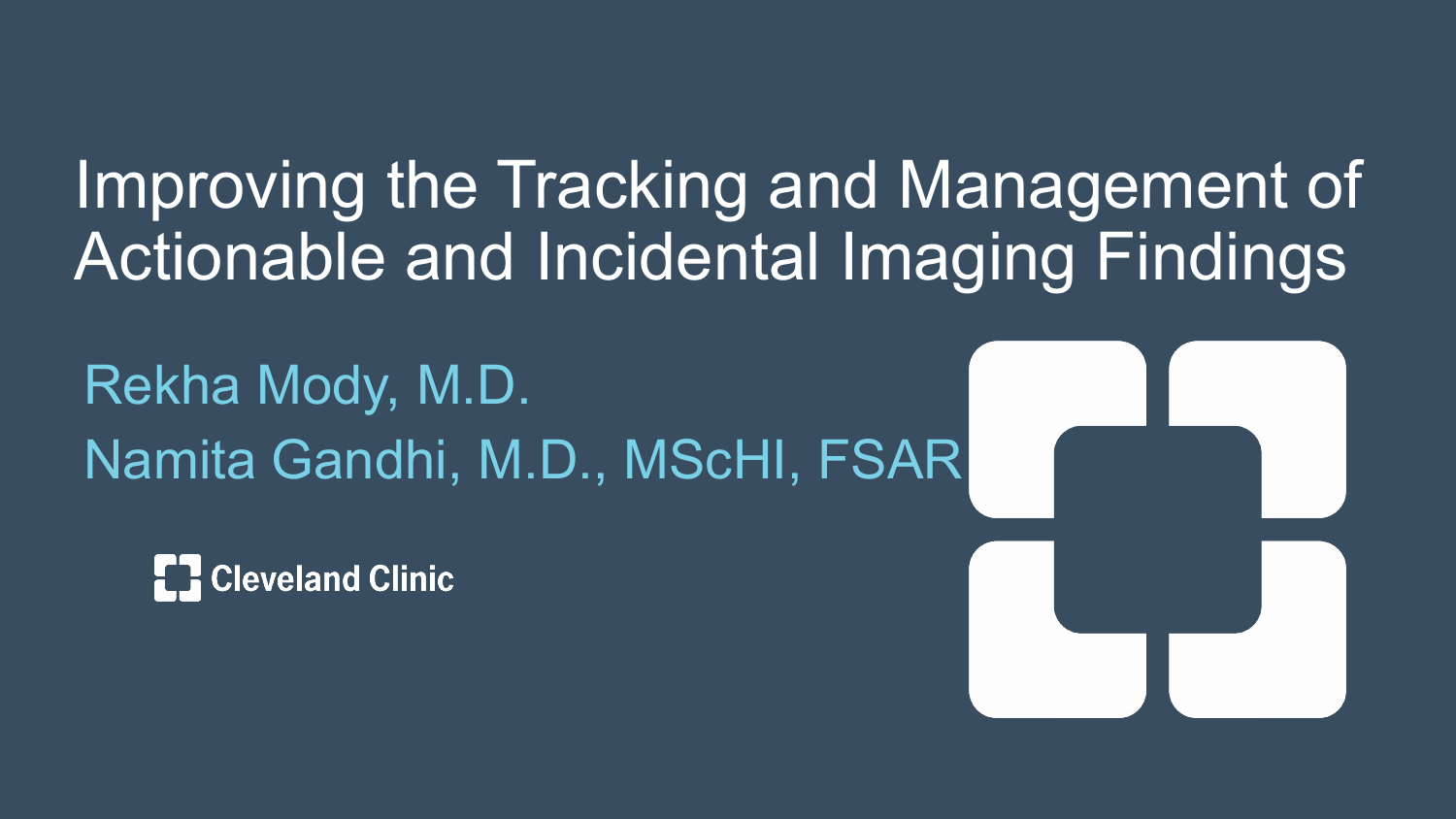## At Our Institution

## $\sim 50,000$

Actionable/incidental findings expected annually

 $~1/3$ May not get appropriate follow up

8

Documented serious safety events over 5 years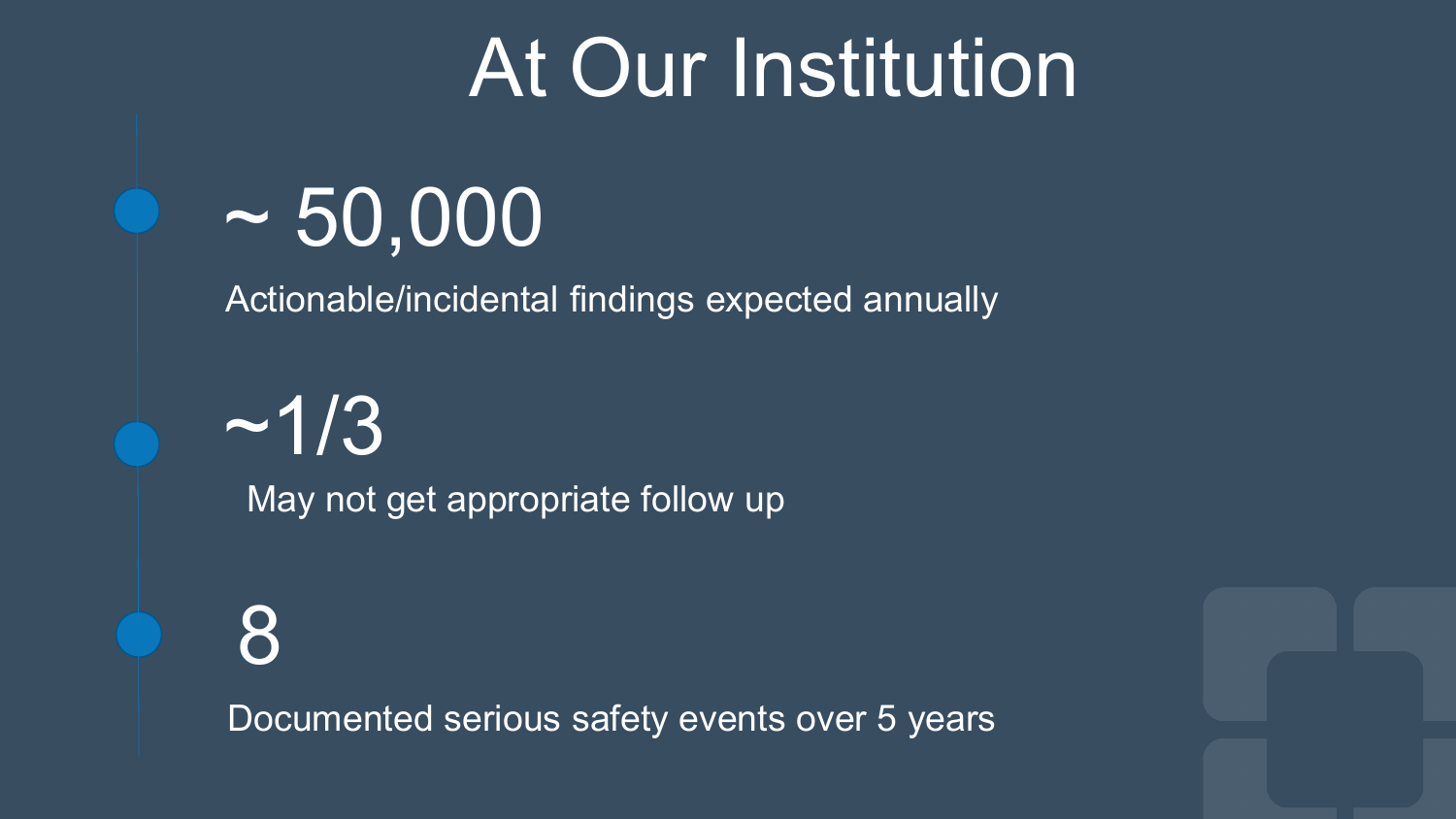#### Project Goals

Develop and implement technological tools and processes to ensure appropriate and timely management of patients with actionable and incidental imaging findings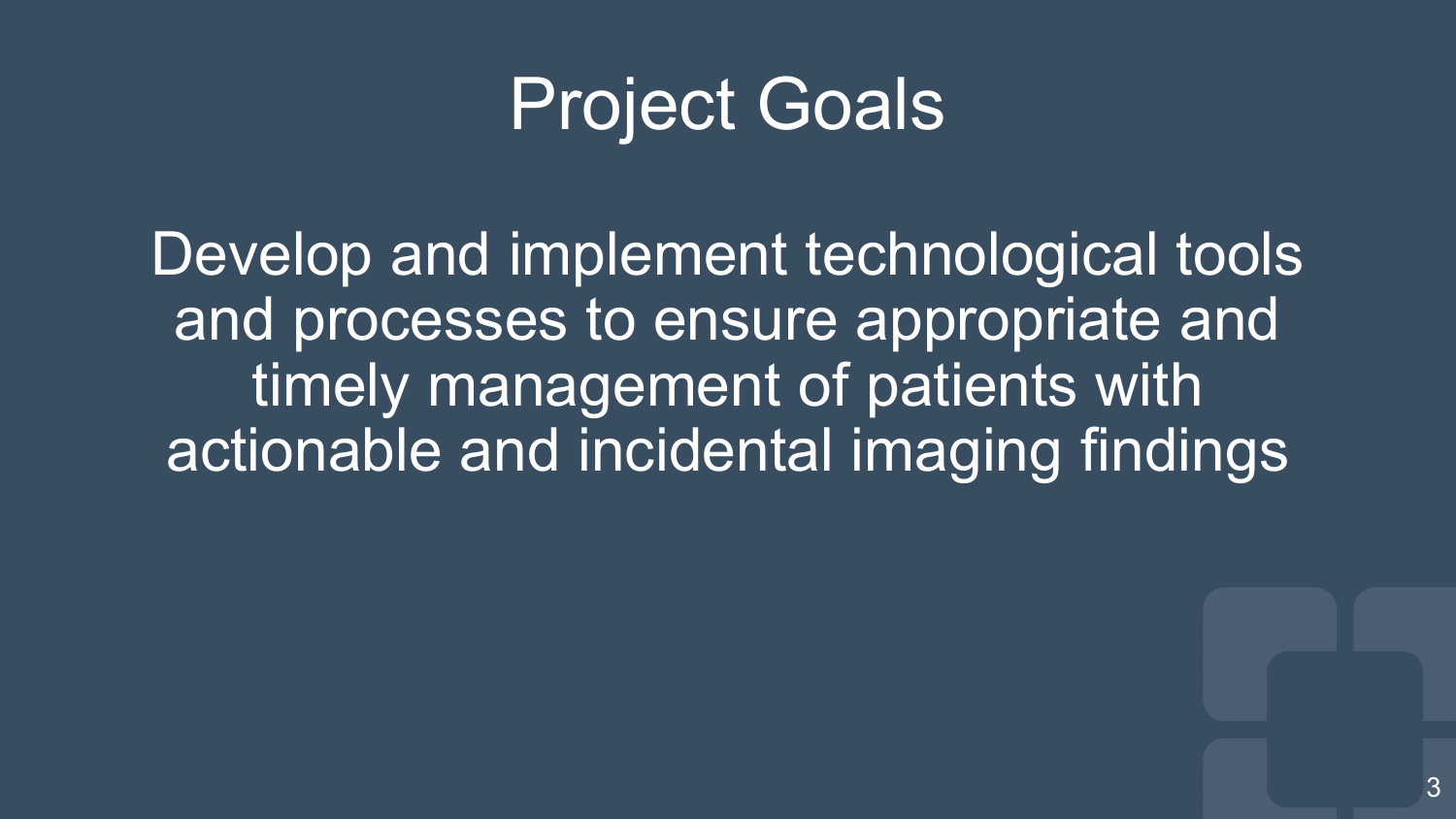# Multi-Pronged Information Cascade

#### **ACTIONABLE RESULT: FOLLOW-UP**

Acuity: Actionable Findings: Digestive Tract Routing Code: GI\_1 Recommendation: MRI PANCREAS/BILIARY WO/W IV CONTRAST Time Frame: 3-6 months COMMUNICATION: Results will be communicated with the ordering provider via Epic staff message or

phone message by Imaging Support Services within 2 business days of report finalization.

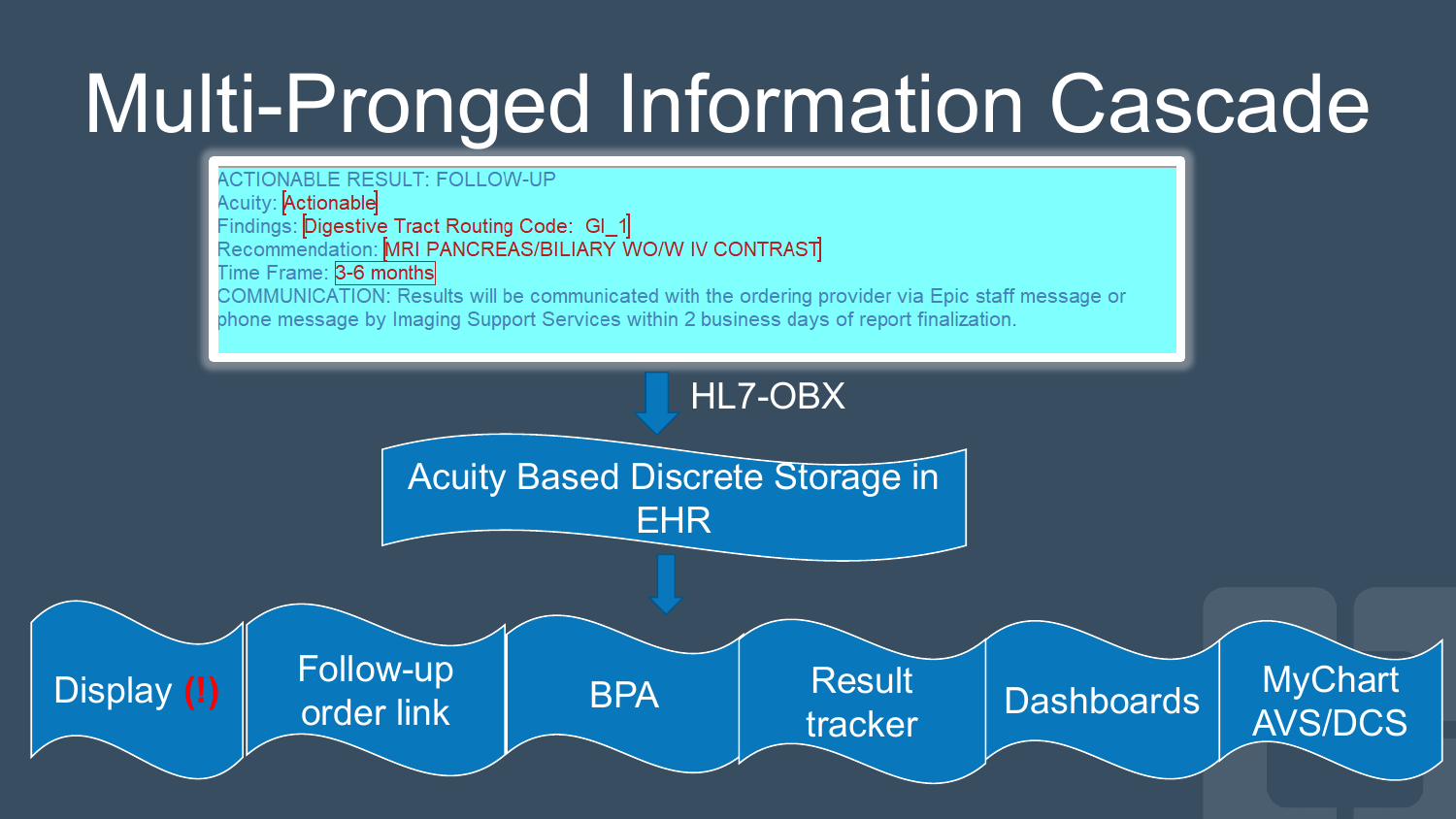## Information Cascade

| <b>Chart Review</b>                                                                                                                                                                                                                                                                                                                                                                                                                                                         |            |                                                                                                                                           |                     |                            |          |  |  |  |  |
|-----------------------------------------------------------------------------------------------------------------------------------------------------------------------------------------------------------------------------------------------------------------------------------------------------------------------------------------------------------------------------------------------------------------------------------------------------------------------------|------------|-------------------------------------------------------------------------------------------------------------------------------------------|---------------------|----------------------------|----------|--|--|--|--|
| <b>IN</b>                                                                                                                                                                                                                                                                                                                                                                                                                                                                   |            | Encounters Lab Imaging Proc Cardiac Other Ord Meds Episodes Letters Notes/Trans Misc Reports RT Scanned Docs Telemetry Auth Consents LDAs |                     |                            |          |  |  |  |  |
| O Preview ▼ C Refresh (10:11 AM)   E Select All E Deselect All   B Review Selected   ■"," Route   ■" Add to Bookmarks<br>$\boxed{\triangleright}$ Canceled/Inpatient $\boxed{\square}$ Resulted $\boxed{\square}$ US $\boxed{\square}$ CT $\boxed{\square}$ MRI $\boxed{\square}$ VASCULAR LAB $\boxed{\square}$ MAMMS $\boxed{\square}$ PLAIN FILMS $\boxed{\square}$ IR $\boxed{\square}$ GI $\boxed{\square}$ US $\boxed{\square}$ CT<br>$\overline{\mathbf{r}}$ Eilters |            |                                                                                                                                           |                     |                            |          |  |  |  |  |
| (D) Medications and orders also exist in active treatment plans: BMT NON-CHEMO                                                                                                                                                                                                                                                                                                                                                                                              |            |                                                                                                                                           |                     |                            |          |  |  |  |  |
|                                                                                                                                                                                                                                                                                                                                                                                                                                                                             | Date       | Test                                                                                                                                      | <b>Status</b>       | <b>Critical/Actionable</b> | Location |  |  |  |  |
|                                                                                                                                                                                                                                                                                                                                                                                                                                                                             | 11/01/2019 | US ABD RT UPPER QUADRANT                                                                                                                  | <b>Final result</b> |                            | CC-IP    |  |  |  |  |

| "!" Alert                                               |                                                                                                                                                                                 |                                                         |                                                                                           |  |  |  |  |
|---------------------------------------------------------|---------------------------------------------------------------------------------------------------------------------------------------------------------------------------------|---------------------------------------------------------|-------------------------------------------------------------------------------------------|--|--|--|--|
| 曲<br>÷≣.<br>$\blacksquare$<br>$\overline{\rm{m}}$<br>10 |                                                                                                                                                                                 |                                                         | <b>NAMITA S GANDHI MD</b><br><b>EpicCare</b><br><b>TST</b>                                |  |  |  |  |
|                                                         | In Basket 역 New <u>M</u> sg → 델 New Patient Msg → <i>C</i> Refresh ☆ Edit Pools ☆ Manage Pools ♪ Preferences ♪ Search ♪ Manage QuickActions →   ▲ Attach 립 Out   母 Properties → |                                                         | <b>MBO</b>                                                                                |  |  |  |  |
| t My Messages                                           | Sort & Filter <b>v</b><br>$R_{\dots}$ 55 unread, 62 total                                                                                                                       |                                                         | QuickActions ▼ V Done   L Telephone Call EResult Note FLetter ▼<br>N<br>四四<br>More $\sim$ |  |  |  |  |
| <b>Chart Completion (5)</b>                             | Action \\ Visit<br>sutet2                                                                                                                                                       |                                                         | 日 Result 月 Visits/Patient Info 日 Meds/Problems 月 Vitals/Labs 日 My Last AMB Note<br>More - |  |  |  |  |
| Charts (2)                                              | Read<br>11/17/2020<br>٠<br>Patient ZZZRADIANTAF, Pttwo                                                                                                                          |                                                         |                                                                                           |  |  |  |  |
| Cosign - Clinic Orders (1)                              | MyChart: Inactive<br>Test NM INFECTION WB WBC                                                                                                                                   | PZ                                                      | ✔ Follow-Up Recommendations                                                               |  |  |  |  |
| <b>Letter Queue (1)</b>                                 | Resulted: Final result<br>New: 1<br>RsIt Date: 11/17/2020                                                                                                                       | $\mathbf{Q}(\mathbb{Z})$                                | <b>Needing Follow-Up</b>                                                                  |  |  |  |  |
| My Unsigned Orders (9)                                  | Ordered By: Radiology, Oru In<br>Expires: 02/15/2021                                                                                                                            | Pttwo ZZZRADIANTAF &<br>Female, 30 year old, 12/14/1989 | Recommended<br>Finding<br>by<br>Due                                                       |  |  |  |  |
| Radiology (1)                                           | Enc Dept: CLEVELAND CLINIC DEPT<br>11/17/2020<br>* New                                                                                                                          | Gender Identity: None                                   | <b>NM</b><br>11/17/2020 Male                                                              |  |  |  |  |
| $\uparrow$ Results (55)                                 | Patient ZZZRADIANTAF, Ptthree                                                                                                                                                   | MRN: 95011112                                           | <b>TUMOR</b><br>reproductive<br><b>WB</b><br>tract Routing                                |  |  |  |  |
|                                                         | <b>MyChart</b> : Inactive<br><b>Test US ABDOMEN COMPLETE</b><br>Resulted: Final result<br>New: 1                                                                                | PCP: Iheme, Uche G<br>Language: ENGLISH                 | code: GU_2 -<br><b>OCTREO</b><br>Actionable<br>(1271204)                                  |  |  |  |  |
|                                                         | RsIt Date: 11/17/2020<br>Ordered By: Radiology, Oru In                                                                                                                          | Weight: None                                            | as soon<br>as                                                                             |  |  |  |  |
|                                                         | Expires: 02/15/2021<br>Enc Dept: CLEVELAND CLINIC DEPT                                                                                                                          | Home: 216-555-1212                                      | possible,                                                                                 |  |  |  |  |
| "!" Alert                                               | * New<br>11/17/2020                                                                                                                                                             | Next Appt: None                                         | when the<br>patient's                                                                     |  |  |  |  |
|                                                         | Patient: ZZZRADIANTAF, Ptone<br><b>MyChart</b> : Inactive                                                                                                                       | Next Appt With Me: None                                 | clinical<br>state                                                                         |  |  |  |  |
|                                                         | <b>Test NM CARDIAC SPECT SINGLE</b><br><b>Resulted: Final result</b><br>New: 1                                                                                                  | <b>ALLERGIES</b><br>Unknown: Not on File                | allows.                                                                                   |  |  |  |  |
|                                                         | RsIt Date: 11/17/2020<br>Ordered By: Radiology, Oru In                                                                                                                          | Health Maintenance: Due                                 | Place Follow-up Orders                                                                    |  |  |  |  |
|                                                         | Expires: 02/15/2021<br>Enc Dept: CLEVELAND CLINIC DEPT                                                                                                                          | Primary Ins: AETNA                                      | <b>ONM INFECTION WB WBC</b>                                                               |  |  |  |  |
| <b>Sent Messages</b>                                    | 11/17/2020<br>* New                                                                                                                                                             | Pharmacy: None                                          |                                                                                           |  |  |  |  |
| $\boldsymbol{\varkappa}$<br><b>Completed Work</b>       | Patient: ZZZRADIANTAF, Ptfour<br><b>MyChart</b> : Inactive                                                                                                                      |                                                         | Order 120026201                                                                           |  |  |  |  |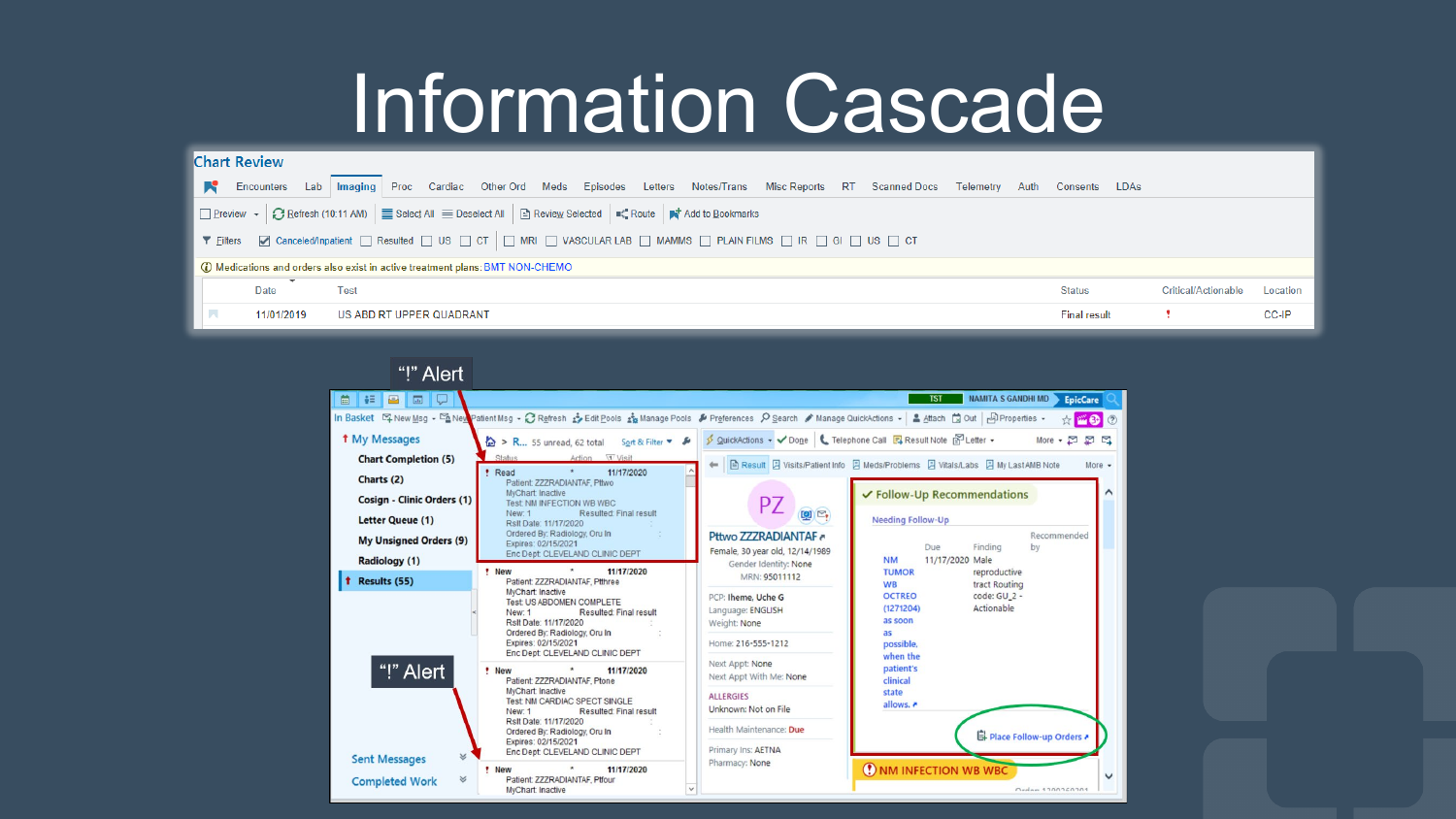# Result Tracking

Recommendations Needing Follow-up - CCHS ACTIONABLE FINDINGS OPEN RECOMMENDATIONS - Total Count: 3033 - Patients: 2622

C Refresh % Views ▼ 即Layout ▼ 日本 Appt Desk > Track Recs → Follow-up Orders ■ Scan Document • Snapshot

Liver  $\langle$ 

| <b>Finding/Routing Code</b>                   | Due Date   | Days Overdue Ag Pat MF Procedure |      |                                             | Recommendation                                                       | Re Order Linked? Ord Comp? |              | <b>Appt Linked</b> |
|-----------------------------------------------|------------|----------------------------------|------|---------------------------------------------|----------------------------------------------------------------------|----------------------------|--------------|--------------------|
| Thoracic-Lung nodules Routing code: RI 1      | 09/29/2021 |                                  |      | 6. H. 7. CT CHEST W IVCON PE                | Additional evaluation as described in the impression in 6-12 months. |                            |              |                    |
| Thoracic-Lung nodules Routing code: RI_1      | 09/29/2021 |                                  |      | 6. T. 8. CT PULMONARY VEIN W IVCON          | Additional evaluation as described in the impression in 6-12 months. |                            |              |                    |
| Thoracic-Lung nodules Routing code: RI 1      | 09/29/2021 |                                  |      | 8. K. B. CT PULMONARY VEIN WIVCON           | Additional evaluation as described in the impression in 6-12 months. |                            |              |                    |
| Fleischner Criteria: Solid 6-8 mm (solitary n | 09/30/2021 |                                  |      | 4. P. 8. CT CHEST W IVCON                   | CT Chest WO IVCON in 6-12 months.                                    | ✓                          | $\checkmark$ |                    |
| Thoracic-Lung nodules Routing code: RI_1      | 09/29/2021 |                                  | 6.1L | 8  CT CALCIUM SCORING (CARDIAC)             | Additional evaluation as described in the impression in 6-12 months. |                            |              |                    |
| Fleischner Criteria: Non solid 6 mm or grea   | 09/29/2021 |                                  |      | 5. M. 2. CT CHEST W IVCON PE                | CT ADRENAL WO/W IVCON MASS EVALUATION in 6-12 months.                |                            |              |                    |
| Fleischner Criteria: Solid 6-8 mm (solitary n | 09/29/2021 |                                  | 6.1L | 8. CT ABD/PEL WO IVCON                      | CT Chest WO IVCON in 6-12 months.                                    |                            |              |                    |
| Fleischner Criteria: Non solid 6 mm or grea.  | 09/30/2021 |                                  |      | 6. M. 3. CT ABD/PEL WO IVCON                | CT Chest WO IVCON in 6-12 months.                                    |                            |              |                    |
| Fleischner Criteria: Non solid 6 mm or grea.  | 09/29/2021 |                                  |      | 6.   H.   8.   CT CALCIUM SCORING (CARDIAC) | CT Chest WO IVCON in 6-12 months.                                    |                            |              |                    |
| Fleischner Criteria: Solid 6-8 mm (solitary n | 09/30/2021 |                                  |      | 7 S 8 CT CHEST WIVCON PE                    | CT Chest WO IVCON in 6-12 months.                                    |                            |              |                    |
| Fleischner Criteria: Solid 6-8 mm (solitary n | 09/30/2021 |                                  |      | G., 4 CT CHEST W IVCON PE                   | CT Chest WO IVCON in 6-12 months.                                    | ✓                          |              |                    |
| Liver Routing code: LV_1                      | 09/30/2021 |                                  |      | 4 J 8 MRI LIVER WO/W IVCON                  | MRI LIVER WO/W IVCON (add Eovist in comments) in 6-12 mont           | ✓                          |              |                    |
| .                                             |            |                                  |      |                                             |                                                                      |                            |              |                    |

Row height: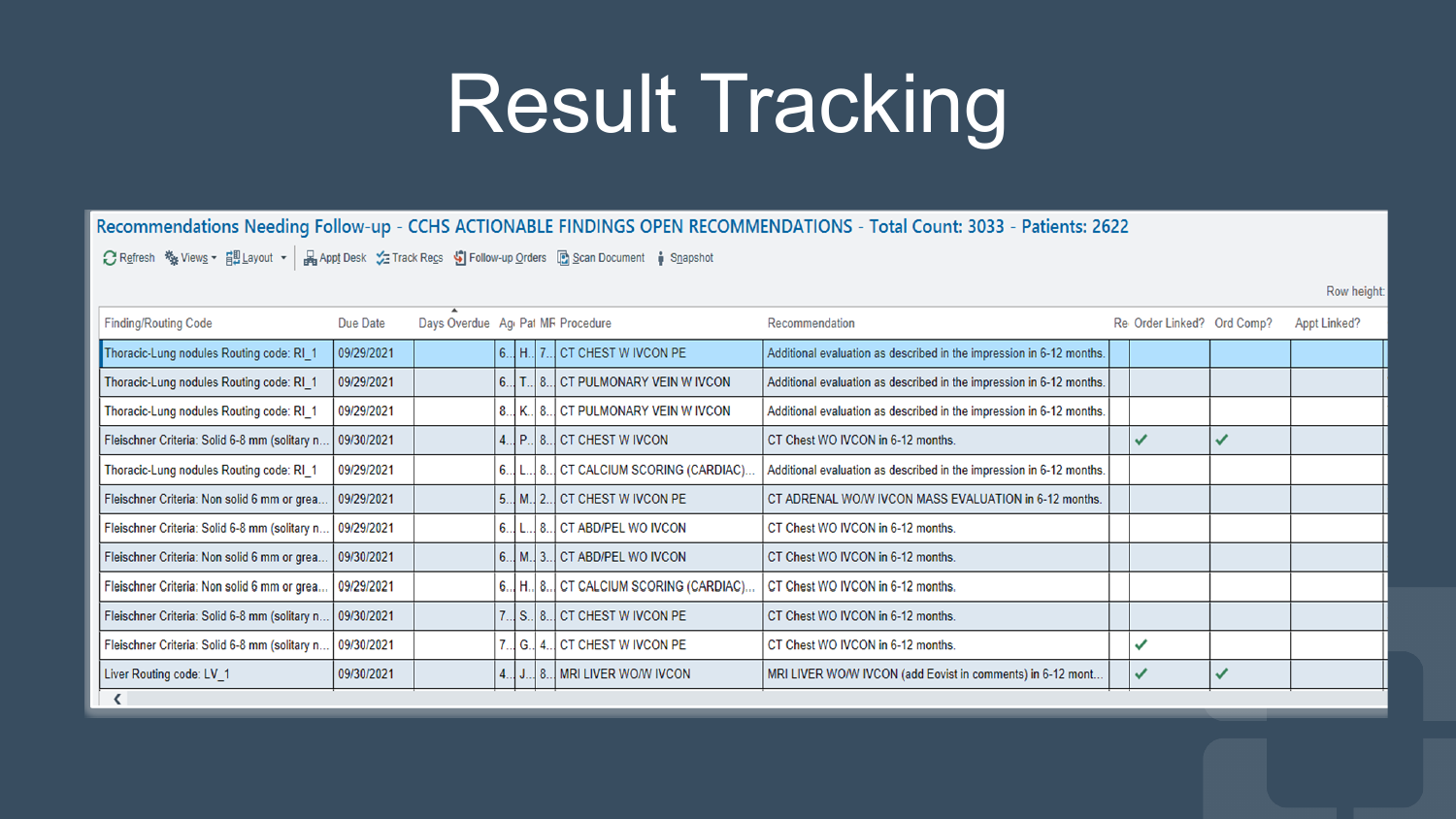# Status of Imaging Recommendations



12/5/2020 Go-Live Date

#### 37,674 Recommendations

21,097 *(56%)* Recommendations addressed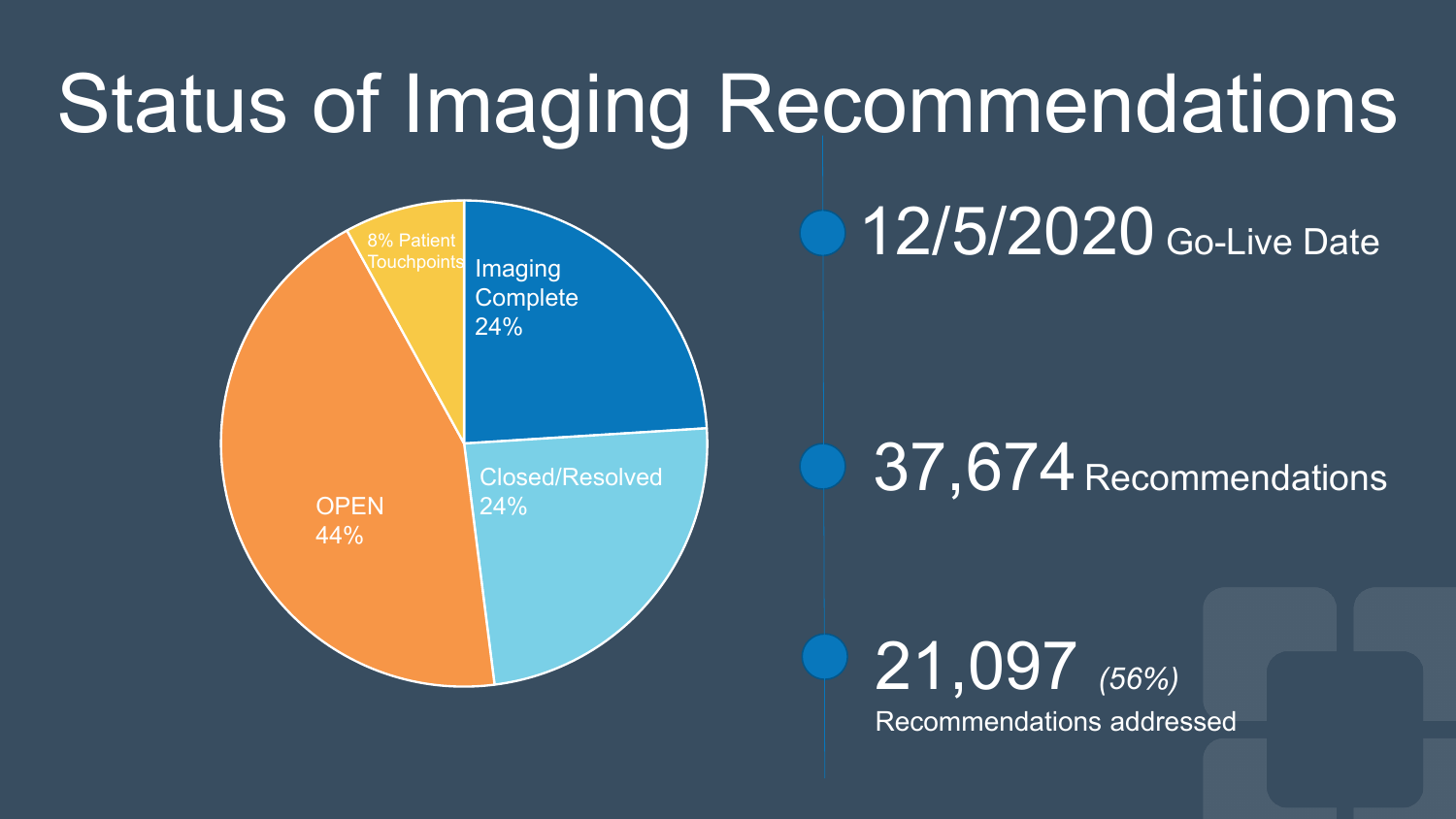# Analysis

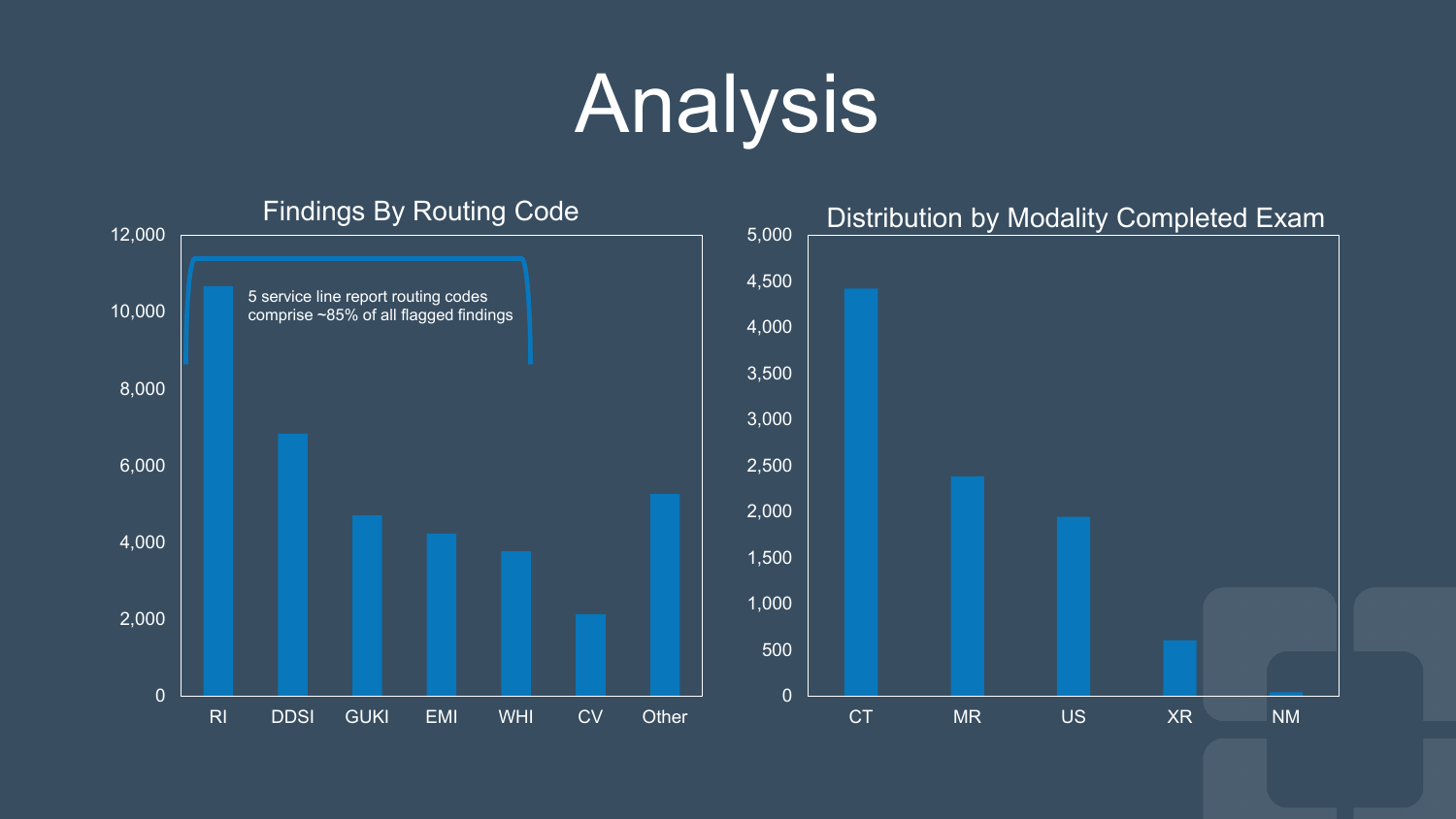## **Conclusions**

- Initiative serves as a model for strong multiinstitute collaboration
- Imaging acuity rating based templates drive downstream workflows
- Multi-pronged enhanced Epic notifications alert providers and patients
- Layered safety framework and time based criteria drives high reliability